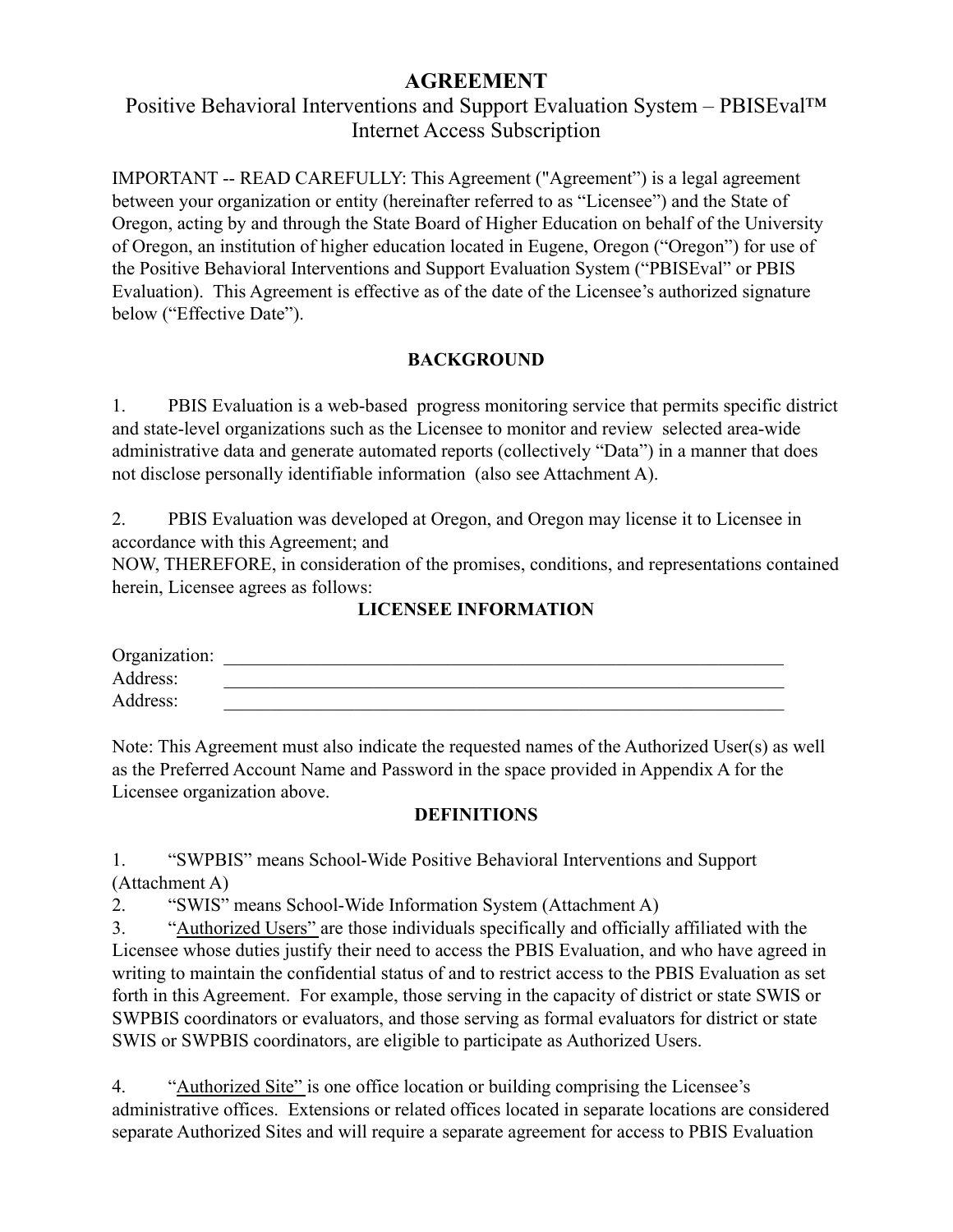unless otherwise agreed to in writing by Oregon.

## **TERMS AND CONDITIONS**

#### 1. Licensee's Rights

Oregon hereby grants to Licensee the non-exclusive, non-transferable right to do the following for non-commercial education and research purposes only:

- A. Access the PBIS Evaluation website
- B. Generate reports using the PBIS Evaluation website

Licensee shall not use the PBIS Evaluation for any other purpose and Licensee must contact Oregon to request permission to use the PBIS Evaluation in any other manner.

## 2. Oregon's Retained Rights

Oregon reserves and retains all rights of every kind and nature except those specifically granted to Licensee in this Agreement, including but not limited to the right to grant any rights to the PBIS Evaluation to other persons or entities upon such terms and conditions as Oregon shall accept.

## 3. Access and Permitted Use

A. Access. Access within the Authorized Site is restricted to Authorized Users. Only those Authorized Users whose names have been submitted by the Licensee to Oregon shall have access to the PBIS Evaluation and any violation shall constitute a default. Licensee is responsible for providing reasonable security to ensure that only Authorized Users have access to PBIS Evaluation. Licensee shall not transfer, sublicense or provide unauthorized access to PBIS Evaluation or documentation supporting it to any third parties without prior written authorization of Oregon.

B. Licensee shall be solely responsible for obtaining any consent which may be necessary under federal or state laws, or school district policy, to enable and permit Licensee to use the Data or further share such Data with third parties.

## 4. Payment

A. Oregon will invoice Licensee by billing the Licensee's Organization as indicated above or a Third Party Payer (as defined below) and such fee for services (as is further specified in Attachment A) shall be due and payable upon receipt ("License Fee"). Licensee may designate an entity other than Licensee (such as a state department of education or a research project) to pay the License Fee on Licensee's behalf ("Third Party Payer"), provided that the Third Party Payer submits a signed Billing Agreement to Oregon to confirm that they will pay such License Fee. The Licensee or its Third Party Payer agrees to pay Oregon the appropriate License Fee within 30 days of receipt of the invoice from Oregon. Any payments provided by Licensee or by the Third Party Payer to Oregon shall be irrevocable by Licensee or by the Third Party Payer, except as provided in Section 5B(ii), and shall be made in U.S. dollars. Upon receipt of a completed, signed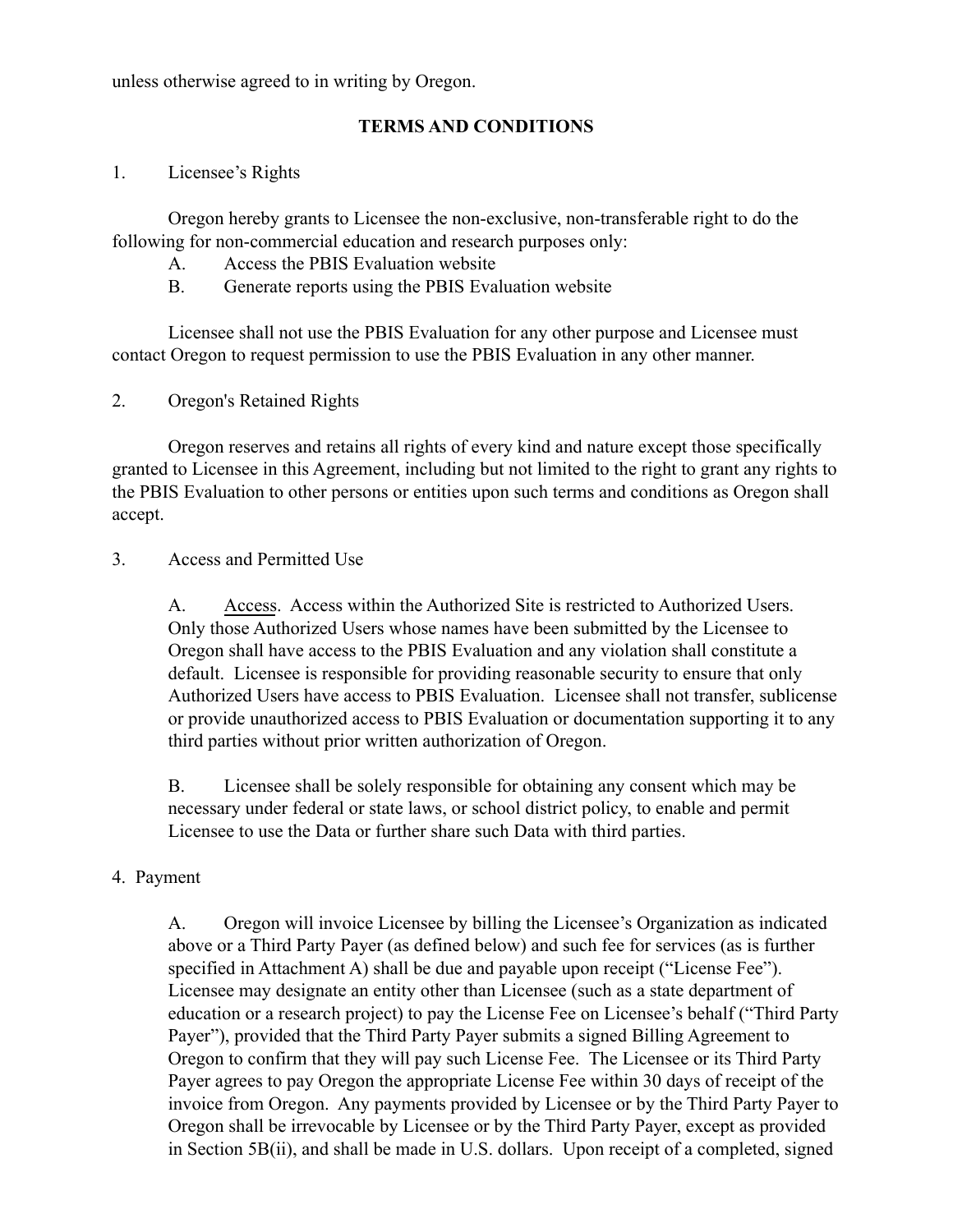Agreement and receipt of License Fee, PBIS Evaluation system access will be activated.

B. Licensee agrees to pay Oregon the appropriate License Fee specified on supplemental invoices, received, if any, if the Licensee adds additional Authorized Sites.

C. Licensee shall complete all financial administration required by Licensee.

# 5. Term and Termination

A. Term. The term of this Agreement shall commence on the Effective Date and shall continue for 12 months ("License Term") or until otherwise terminated in accordance with this Section 5.

# B. Termination.

(i) Termination for Default. Breach of any material term or condition of this Agreement by Licensee shall be grounds, at Oregon's sole discretion, for immediate termination of this license.

(ii) Termination for Convenience. Either party may cancel the Agreement at any time by providing the other party with sixty (60) days prior written notice. In the case of such termination by Oregon, the Licensee shall receive a pro-rated refund of the unused License Fee, such amount to be based on remaining months of service as determined by Oregon. In the case of such termination by Licensee, License Fees shall be nonrefundable.

C. No Use after Termination. Upon termination of this Agreement, Licensee and all Authorized Users shall cease using any portion of PBIS Evaluation.

D. Licensee's Obligations after Termination. Termination of this Agreement shall not extinguish any of Licensee's obligations under this Agreement which by their terms continue after the date of termination.

# 6. License Renewal

A. At the end of the initial License Term, Licensee may renew for additional one year terms by payment of an additional License Fee in response to an invoice from Oregon "License Renewal". Any renewal is subject to the approval of Oregon which may be granted or withheld in its sole discretion.

B. If the License Renewal payment is not received within 60 days following the end of the current License Term, access to PBIS Evaluation will expire. Oregon reserves the right to modify the terms of this Agreement for any renewal period including the modification of the fees for any renewal period upon thirty (30) days prior written notice.

# 7. Delivery

A. It is the responsibility of the Licensee and the Authorized Users to establish and maintain Internet connections for access to the PBIS Evaluation website and to provide and install suitable Internet web browsers and any other software necessary to access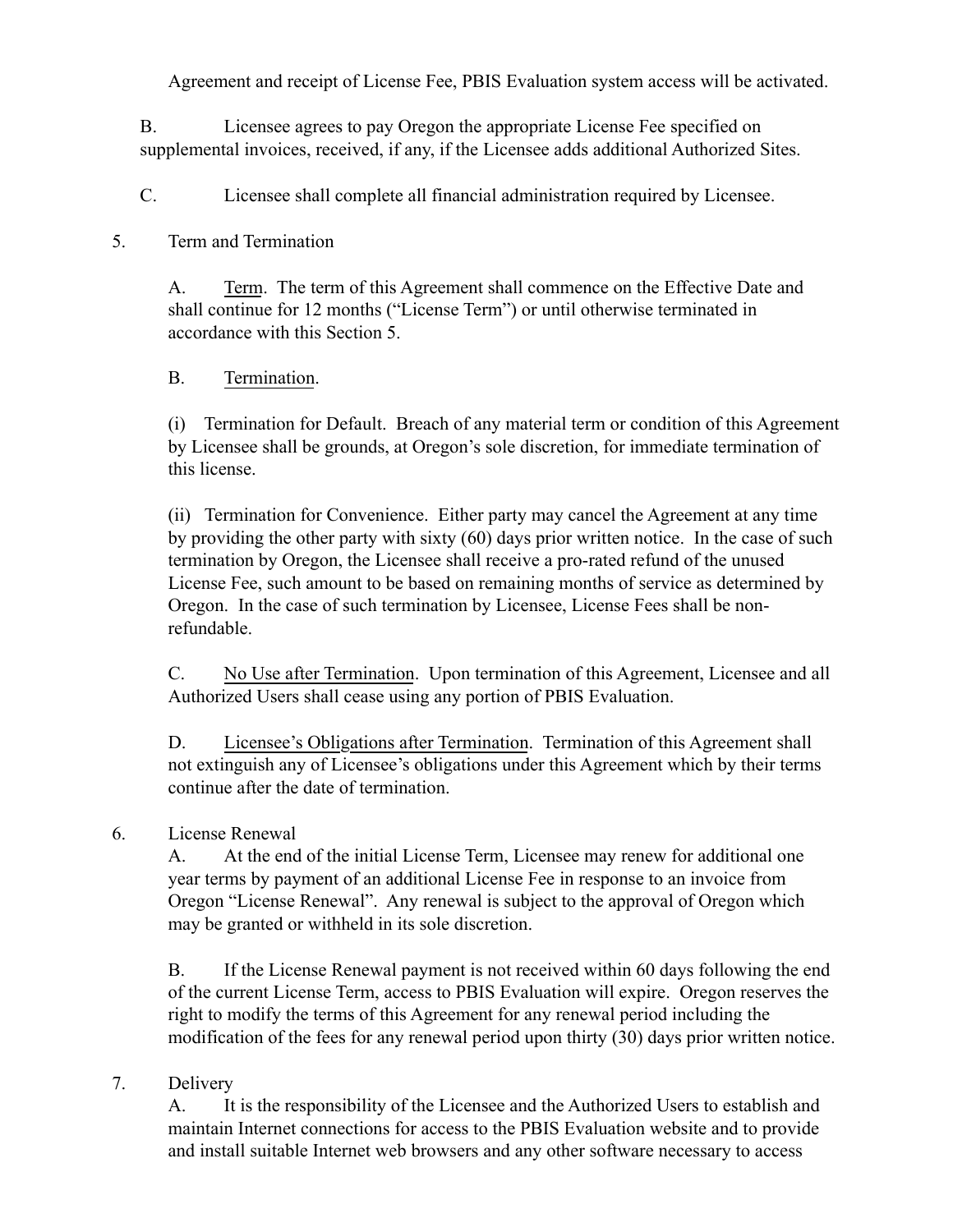PBIS Evaluation.

B. Oregon shall use reasonable efforts to provide continuous availability of the PBIS Evaluation System database through the Internet. It is understood that availability will be subject to periodic interruption due to maintenance of the server(s), installation or testing of software, the loading of new information files, and downtime related to equipment or services outside the control of Oregon including public and private telecommunications services or Internet nodes or facilities.

8. Indemnification, No Warranty, and Limitation of Liability

A. Indemnification. To the extent permitted by law, Licensee hereby agrees to indemnify and hold harmless Oregon and its officers, directors, agents, volunteers and employees, from and against any and all claims, demands, damages, costs, and other related items ("Claims") arising or in any way connected with the use of or access to PBIS Evaluation by Licensee or by any third party use of or access to PBIS Evaluation through Licensee. Licensee assumes all liability for decisions made using Data reported from PBIS Evaluation.

B. NO WARRANTY AND LIMITATION OF LIABILITY. OREGON PROVIDES ACCESS TO PBIS Evaluation ON AN "AS IS" BASIS. LICENSEE AGREES TO BEAR ALL RISKS ASSOCIATED WITH THE USE OF PBIS Evaluation. OREGON MAKES NO REPRESENTATIONS OR WARRANTIES, EXPRESS OR IMPLIED. BY WAY OF EXAMPLE, BUT NOT LIMITATION, OREGON MAKES NO REPRESENTATIONS OR WARRANTIES OF MERCHANTABILITY OR FITNESS FOR ANY PARTICULAR PURPOSE (EVEN IF OREGON KNOWS OF SUCH PURPOSE), OR THAT THE USE OF PBIS Evaluation WILL NOT INFRINGE ANY PATENTS, COPYRIGHTS, TRADEMARKS OR OTHER RIGHTS OF THIRD PARTIES. LICENSEE HEREBY DISCHARGES AND RELEASES OREGON AND ALL OF ITS RESPECTIVE AGENTS, EMPLOYEES AND VOLUNTEERS, FROM ANY AND ALL LIABILITY, CLAIMS, CAUSES OF ACTIONS, DAMAGES OR DEMANDS OF ANY KIND AND NATURE WHATSOEVER WHICH MAY ARISE FROM OR IN CONNECTION WITH LICENSEE'S USE OF PBIS Evaluation.

C. Licensee acknowledges and agrees that Oregon's liability, if any, is subject to the limitations and conditions of the Oregon Tort Claims Act, Oregon Revised Statutes sections 30.260-30.300, and the Oregon Constitution, Article XI, Section 7.

9. General

# A. Assignment

This Agreement may not be assigned or transferred by Licensee.

# B. Entire Agreement, Modification, and Waiver

This Agreement sets forth the entire agreement between the parties with respect to the subject matter hereof, and may not be modified or amended except by written agreement executed by the parties hereto. No waiver, consent, modification, or change of any terms of this Agreement shall be binding unless the same is in writing and signed by both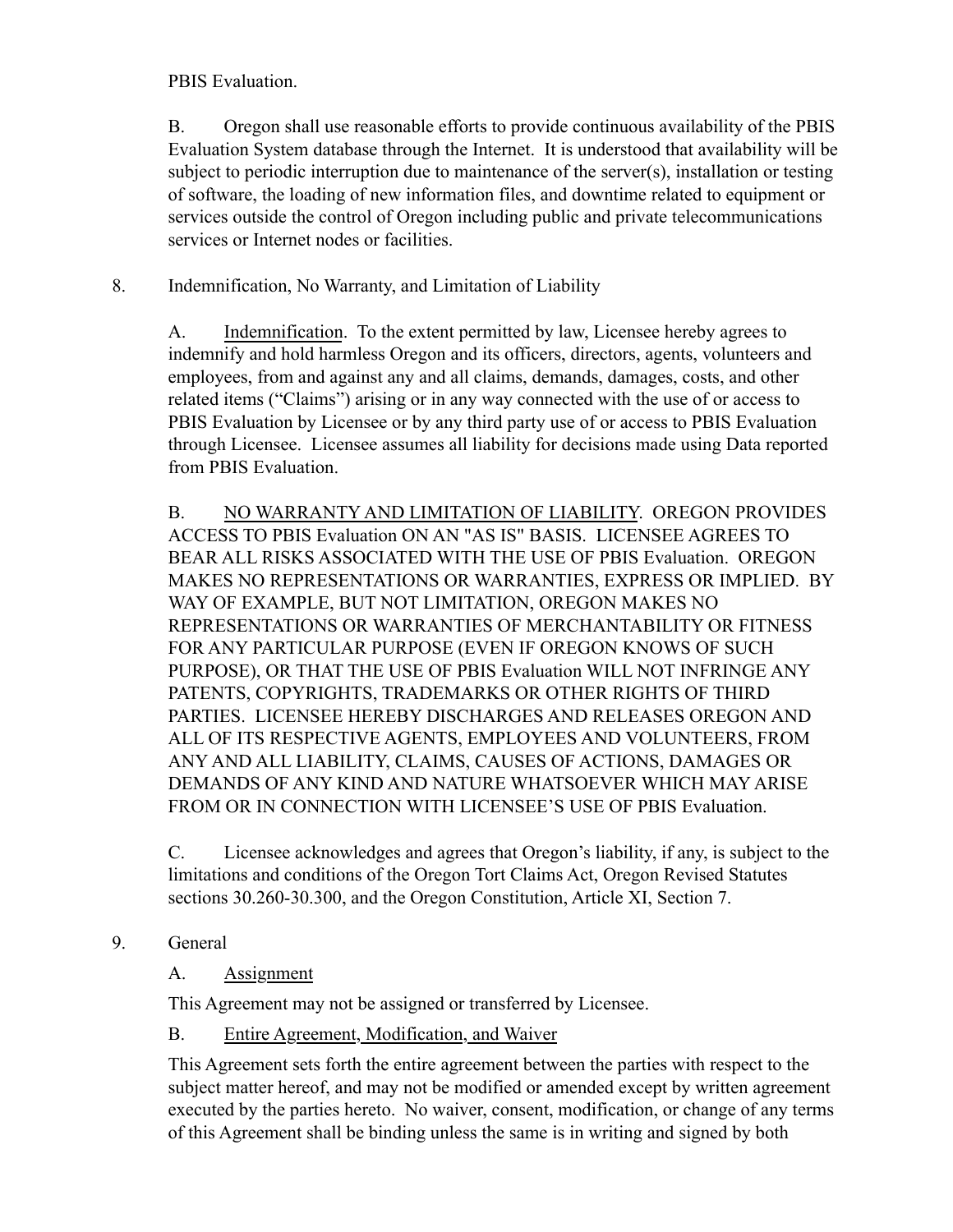parties and all necessary approvals have been obtained. Such express waiver, consent modification, or change, if made, shall be effective only in the specific instance and for the specific purpose set forth in such signed writing.

## C. Licensee's Authority

Licensee represents and warrants that the individual executing this Agreement on behalf of Licensee is duly authorized to execute and deliver this Agreement on behalf of Licensee in accordance with duly adopted organizational documents or agreements and if appropriate a resolution of Licensee, and that this Agreement is binding upon Licensee in accordance with its terms.

## D. Force Majeure

Oregon's failure to perform any term or condition of this Agreement as a result of conditions beyond its control such as, but not limited to, war, strikes, fires, floods, acts of God, governmental restrictions, power failures, or damage or destruction of any network facilities or servers, shall not be deemed a breach of this Agreement.

By authorized signature below, Licensee accepts and agrees to be bound by the terms and conditions of this Agreement:

For Licensee:

 $\overline{\phantom{a}}$  ,  $\overline{\phantom{a}}$  ,  $\overline{\phantom{a}}$  ,  $\overline{\phantom{a}}$  ,  $\overline{\phantom{a}}$  ,  $\overline{\phantom{a}}$  ,  $\overline{\phantom{a}}$  ,  $\overline{\phantom{a}}$  ,  $\overline{\phantom{a}}$  ,  $\overline{\phantom{a}}$  ,  $\overline{\phantom{a}}$  ,  $\overline{\phantom{a}}$  ,  $\overline{\phantom{a}}$  ,  $\overline{\phantom{a}}$  ,  $\overline{\phantom{a}}$  ,  $\overline{\phantom{a}}$ Name Date

 $\mathcal{L}_\text{max}$  , where  $\mathcal{L}_\text{max}$  , we are the set of the set of the set of the set of the set of the set of the set of the set of the set of the set of the set of the set of the set of the set of the set of the set of

 $\mathcal{L}_\text{max}$  , where  $\mathcal{L}_\text{max}$  , we are the set of the set of the set of the set of the set of the set of the set of the set of the set of the set of the set of the set of the set of the set of the set of the set of

Printed Name

Title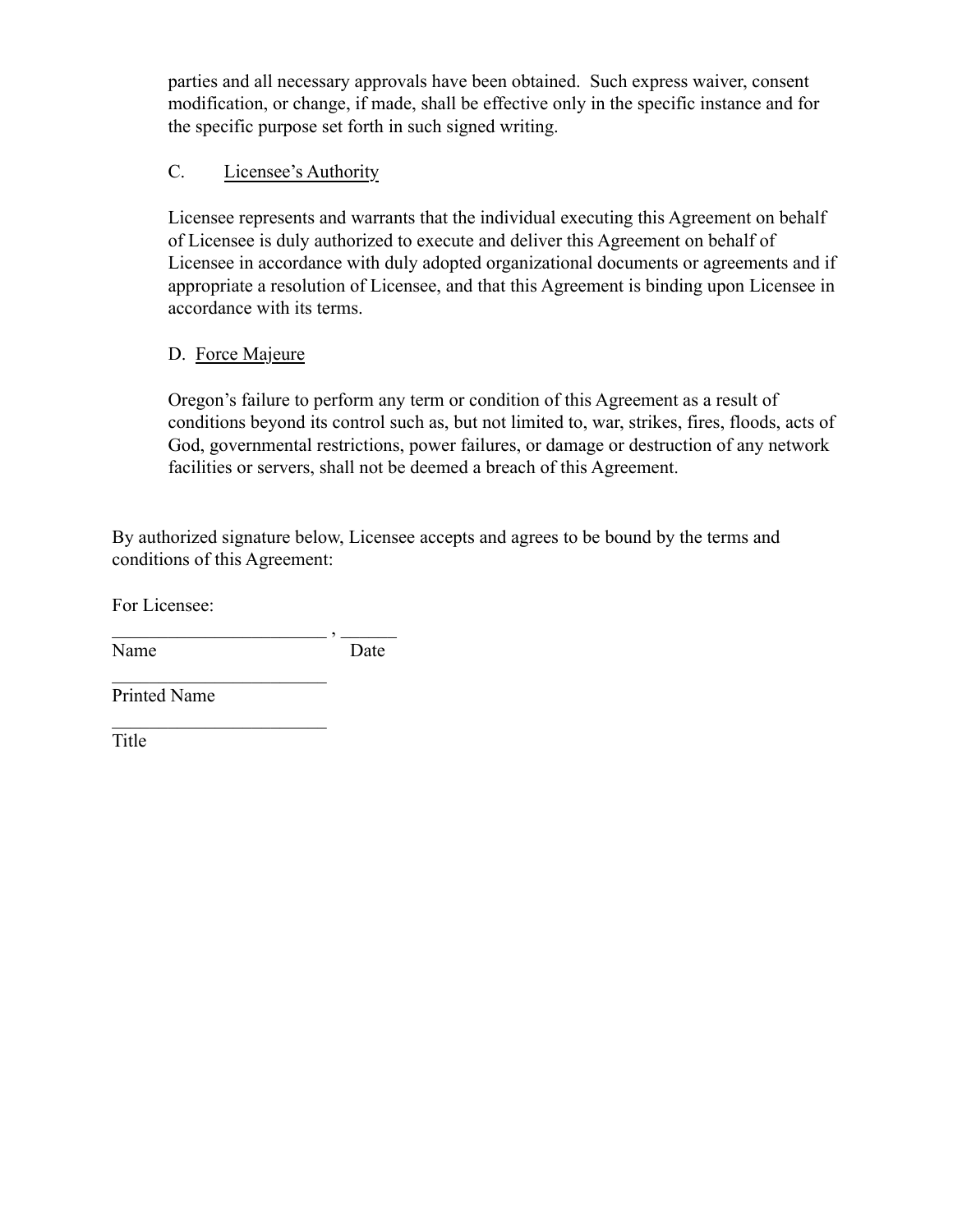# **ATTACHMENT A Positive Behavior Support Evaluation System – PBISEval™**

District and State Level Evaluation of School-wide Positive Behavior Support: *PBIS Evaluation*

#### Background:

School-wide positive behavior interventions and support ("SWPBIS") is a behaviorally-based discipline approach designed to improve the educational and social environment for all students by making problem behavior less effective and relevant, and desired behavior more functional. Thousands of schools across the United States have adopted (or are adopting) SWPBIS as an approach for improving their social culture and educational effectiveness. A central feature of SWPBIS is the regular collection and use of data for decision making. The School-Wide Information System ("SWIS") is a separate web-based information system which helps school personnel collect and use office referral data to design school-wide and individual student interventions as part of a SWPBIS program.

## **PBIS Evaluation**

PBIS Evaluation is a web application designed for use by school district and state-level evaluation units focusing on SWPBIS. The purpose of PBIS Evaluation is to provide state and district evaluators with timely, accurate and targeted information that can be used to assess (a) if SWPBIS is being implemented with fidelity, and (b) if implementation is associated with improvements for children. This emphasis on continuous evaluation extends beyond individual schools to districts, regions and states. One of the most effective ways to improve educational settings is to define clearly what outcomes are valued (e.g. academic success, social competence), then regularly assess those outcomes and the practices that led to them. PBIS Evaluation has been created to make that process feasible and useful.

Historically, schools have not had efficient and valid ways to regularly monitor (a) progress toward use of effective practices, and (b) the impact of those practices on students. The PBIS Evaluation application enables school districts and state evaluation units to monitor important measures of progress. PBIS Evaluation is designed for use by evaluators (either at the state or district level) who are assessing the implementation of SWPBIS.

PBIS Evaluation is a password-protected web application that allows state and district evaluators to obtain summary information at the (a) individual school, (b) district, or (c) state level to answer the following questions:

- 1. What (and how many) schools are involved in implementing SWPBIS?
- 2. To what extent are schools implementing SWPBIS at criterion?
- 3. To what extent are schools perceived as safe environments?
- 4. What are the office discipline referral patterns?
- 5. Is there a difference in the office discipline referral patterns or school safety perceptions for schools that are or are not implementing SWPBIS at criterion?

# **ATTACHMENT A**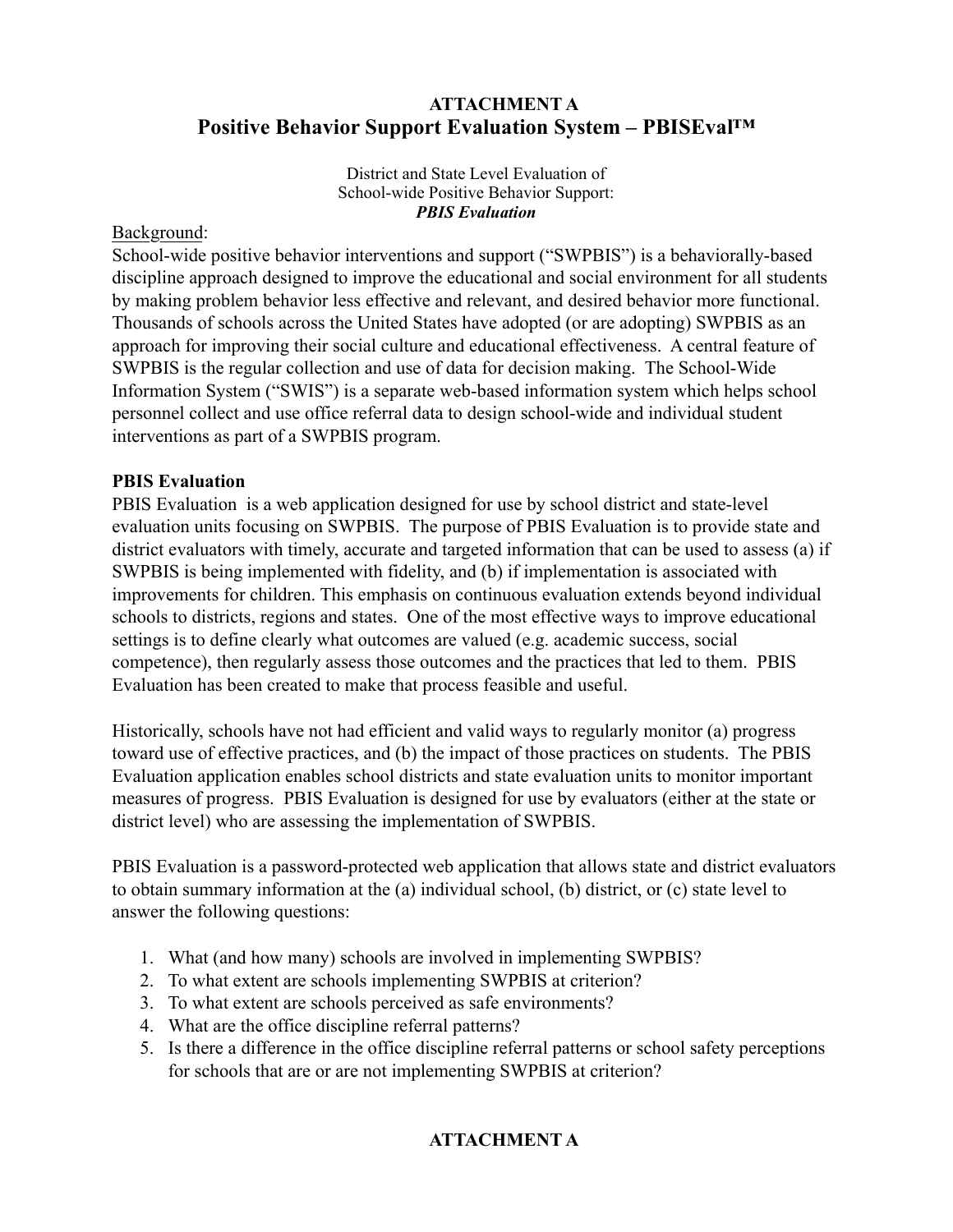## **Positive Behavior Support Evaluation System – PBISEval™** (Continued)

Data used to address these questions come from:

- 1. Office discipline referral patterns reported through *www.swis.org*
- 2. Team Implementation Checklist data reported through *[www.pbisassessment.org](http://www.pbisassessment.org)*
- 3. School Safety Survey data reported through www.pbisassessment.org
- 4. School-wide Evaluation Tool data reported through *[www.pbisassessment.org](http://www.pbisassessment.org)*
- 5. SAS Self-Assessment Survey data reported through *www.pbisassessment.org*
- 6. Benchmarks of Quality data reported through *www.pbisassessment.org*

Data from these sources are summarized and reported without student names, staff names or school names.

**FEES**: \$1,000 per year for state-level, \$750 for regional-level, and \$500 per year for districtlevel data access.

**NOTE**: Schools involved in implementation should be using SWIS, found *at www.swis.org (*available under a separate license from the University of Oregon), and entering implementation data using the *www.pbisassessment.org* website. Summary information is available at the district, regional and state levels in PBIS Evaluation *only* if the data have been entered into the SWIS and/or PBIS Assessment web applications by the local schools and *only* if such schools have given permission to have their data summarized for evaluation purposes.

Access to PBIS Evaluation is available through execution of annual licensing agreements. Only those state or district individuals formally involved in assessment of SWPBIS evaluation and impact (e.g. district and state level SWIS and SWPBIS coordinators) are eligible to request a license, and such license shall be authorized to include only the specific data for which the evaluation unit has authority and is involved, for example the specific schools within a district or districts within a state. For more information about PBIS Evaluation and the process for adopting PBIS Evaluation, please visit the PBIS Evaluation home page at *www.PBISEval.org*

## **APPENDIX A**

#### **Authorized Users:**

SWIS or SWPBIS coordinators or evaluators:

| .,              | Name:<br>Email: |  |  |
|-----------------|-----------------|--|--|
| $\bigcap$<br>∠. | Name:<br>Email: |  |  |